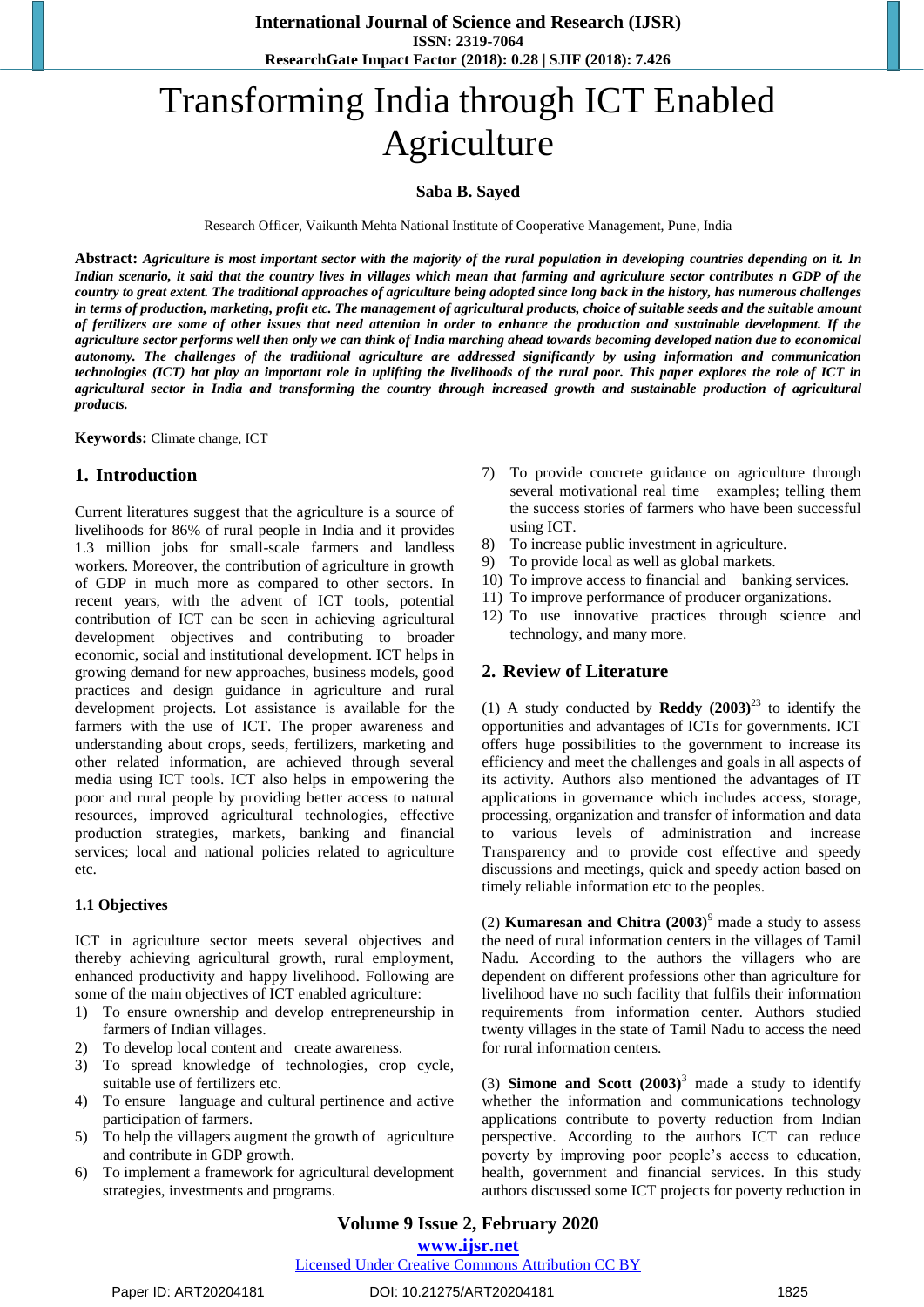#### **International Journal of Science and Research (IJSR) ISSN: 2319-7064 ResearchGate Impact Factor (2018): 0.28 | SJIF (2018): 7.426**

rural India and concluded that ICT can empower the poor by expanding the use of government services and to reaching the poor and realizing the potential of ICT in the area of opportunity, empowerment and security is a difficult endeavor.

(4) **Prasad K. N.**  $(2004)^{21}$  in his article entitled as "digital" divide in India narrowing the gap; an appraisal" stated that the Modern ICTs can contribute to resolving the problems of a rural society of India and the major obstacle which has prevented rural areas from benefiting fully from the great potential of ICT is the low penetration of telecommunication services. Author also made observation that the rural community and individuals need to be empowered by enhancing their capacity to access, select and use information for development efforts, whether they relate to literacy, food, health and family welfare, population growth, environment, trade employment, etc.

(5) **Jangid**  $(2004)^7$  the paper entitled as "Information technology: boon or bane" concluded that information technology is not the panacea for every problem in society however it is only a tool and do not provide solution to all the problems. Information Technology has huge potential to make information rich societies and has some positive and negative or harmful effects. In this paper author made observation in Indian context on Internet, it is urgent need to customize the internet's content and providing meaningful information which will benefit the rural and tribal areas and suggested that the government should apply a two pronged strategy providing easy and cheap access to the internet to the common man and carrying out the necessary infrastructural reforms to support the information revolution to bridge digital divide.

(6) **Midda and Mukhopadyay (2006)**<sup>15</sup> conducted a study on "Information and communication technology in eeducation". In this study the authors were discussed the significance of computer and internet in education. And stated that ICTs provide a new and innovative way to education, the invention of new technologies such as computer, the internet and www can be used in education electronically known as e- education which improving the quality of education and provides lifelong education for all.

(7) **Ogunsola (2007)**<sup>19</sup> made a study to examine the implications and opportunities opened to Africa in the current information age- especially as they relate to the acquisition of technology for increasing productivity as well as enhancing live hood . Author stated that ICT cannot offer instant cure for the challenges and concerns of any society, but the ICT can be a tremendous enabler for the development process of society and can boost the productivity, innovation, access to knowledge and information and in the promotion of transparency. The paper finally recommends that the economy should be totally deregularized to allow full private sector participation with a view to enabling them invest in infrastructural sectors which is important part of the economy.

(8) **Asheeta Bhavnani et al.**  $(2008)^1$  conducted a study to examined the role of mobile telephones in sustainable poverty reduction among the rural poor and concluded that

economic and social benefit of mobile telephony will be highest in rural areas, which currently have limited or less telephony services. The induction of mobile phones does have a positive impact on sustainable poverty alleviation. The multiple benefits to the mobile phone: from reducing negative aspects such as corruption, crime, high prices, etc. and to increasing positive aspects such as levels of education, efficiency, health.

(9) **Shukla and Gautam (2008)**<sup>25</sup> made a study to examine digital divide in rural areas of Uttar Pradesh. According to the authors, ICTs can play an important role in sustainable rural development, and by establishing tele centres in the rural area which facilitate socio-economic empowerment. The authors also noted that the presence of newer ICTs such as e-mail or the Internet was less compared to older ICTs like radio, television and landline phone and suggested that if properly deployment of ICTs in CICs, Panchayat Offices then these offices will become information hubs or kiosks and it can be interpreted that wider coverage, enhancement and upgradation of ICT initiatives required, especially for those who cannot afford it and do not have access to the information that is likely to improve their health, education, livelihood, and can protect them against vulnerable situations.

(10) **Surabhi Mittal et al.**  $(2010)^{26}$  conducted a study to look at the impact of mobile phones on the crop sector in India with a focus on small farmers. The result was based on information collected through group discussions and interviews with farmers of Uttar Pradesh, Rajasthan, Maharashtra and New Delhi and with fishermen in Pondicherry. According to authors the rapid growth of mobile telephony and introduction of mobile-enabled information services provide solution to overcome existing information issues in agriculture which limit the agricultural productivity such as physical infrastructure, problems with availability of agricultural inputs and poor access to agriculture-related information, etc and also bridging the gap between the availability and delivery of agricultural inputs and agriculture infrastructure. The study found evidence that mobiles are being used by the farmers to increase productivity in agriculture.

(11) **Leisa Armstrong and N. Gandhi,**  $(2012)^{10}$  made a study to investigate the factors influencing the use of Information and Communication Technology (ICT) Tools by the farmers of rural villages of Ratnagiri district of Maharashtra state, India. Authors were selected 100 respondents from one Tehsil Ratnagiri district and key stakeholders government officials and agricultural industry workers. Two different questionnaires were provided to farmers and key stakeholders. The study was revealed that, rural farmers of Ratnagiri district still not been adopted ICT fully and there is a massive opportunity to enhance the broadcasting of agricultural related information that farmers receives from government officers, fellow farmers and relatives. Most of the farmers were used TV and mobile phone to collect agricultural related information and also noted that number of factors constraining the dissemination of ICT in Ratnagiri District such as the gap between the currently used technology and the technology preference as well as the factors such as gender and land ownership did

#### **Volume 9 Issue 2, February 2020 www.ijsr.net** Licensed Under Creative Commons Attribution CC BY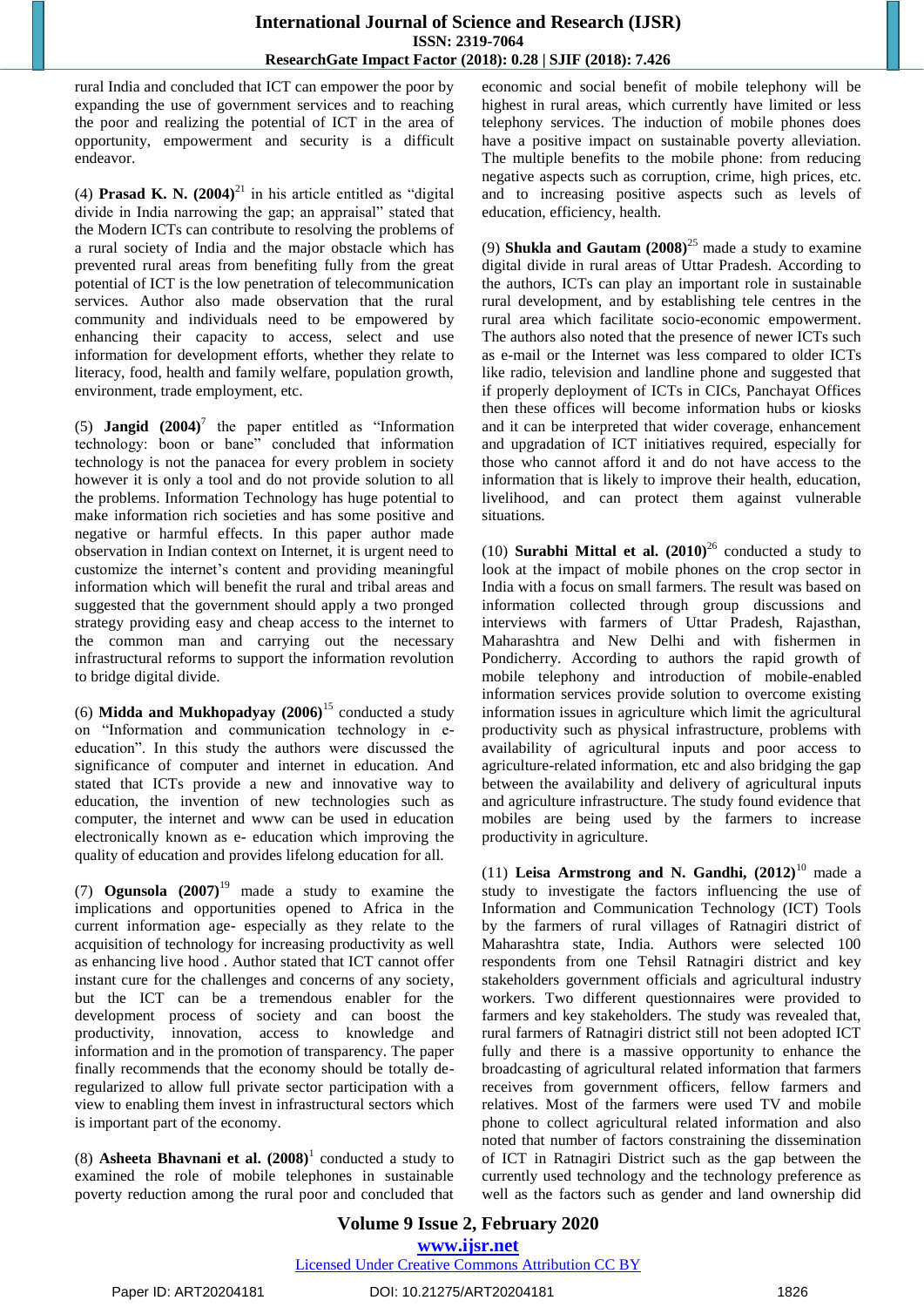not significantly affect the use of ICT tools and also effective use of technology is a necessary prerequisite for the successful use of ICT by the farmers. Strengthening and motivating farmer groups to use the technologies such as internet, home phone is important to facilitate access for ICT facilities. Moreover the authors opined that establishing IT based information centres in rural areas could boost access to market information.

(12) **Balwant Singh Mehta,**  $(2013)^2$  conducted a study by using field Survey method to explores the socioeconomic impact of mobile phone usage in rural areas of the two Indian States such as Punjab and Bihar and the survey revealed that, mobile phones have reduced the cost of accessing information and helped users to make communication with their relatives and migrant family members and to gather timely information related with agricultural and non-agricultural purposes and also Mobile users get benefit by obtaining timely information on a variety of subjects, including on employment opportunities and higher education for their children, funds transfer, etc. The author also noted that in Punjab state, peoples were early adopted new technologies and hence there is high usage of mobile value-added services (MVAS) and innovative uses like transfer of funds and agricultural related information. Finally the author made conclusion, With the spread of mobile use, it is very likely that it could be an arena of innovative activity, reducing costs and thus increasing incomes at the "bottom of the pyramid".

(13) **Jayade, K. G et al. (2014)**<sup>8</sup> published an article entitled as "Study of Information Communication Technology in Agriculture in Vidarbha Region of Maharashtra State of India." and concluded that ICT has improved the economical condition of the farmers in Vidarbha Region of Maharashtra state; ICT is advanced tools to disseminate the modern agricultural knowledge to the farmers and it plays an important role for the development of economy by enhancing the effectiveness of agricultural market, productivity and competitiveness in Vidarbha region of Maharashtra state. ICT and Mobile technology not only improved the package of practices but also improved the agriculture through knowledge dissemination by eagriculture but also reduced the gap among agricultural scientists, extension worker and farmers.

# **3. Scope of ICT**

It has been acknowledged by various reports of government that application of ICTs at the different levels of agricultural processes result in improvements of agricultural competitiveness. Management of technological information which includes price and market information; weather conditions; economic variables; communication with peers and business transactions etc., plays a significant role in achieving competitiveness. ICTs provide transparency in implementation mechanisms that could be seen in paddy procurement systems of government of Maharashtra state, and several other purchase schemes of various crops all across the country. The money is directly transferred to bank account of farmers that reduces the possibility of malpractices by agents and also addresses the corruption menace to large extent. The department of weather forecasting predicts about rain and weather in general, helps the farmers in planning managing of various stages of agriculture. ICT plays crucial role in agriculture production, crop management and others, however, the implementation is affected by several factors such as: required infrastructure for access and affordability of ICT tools and facilities; internet connectivity in production and commercial areas; outreach of awareness programmes, the quality and availability of suitable information content; limitation of the media; choices and appropriation of individuals towards ICT based approaches etc.

#### **Land Management and Planning**

Lot of time is wasted in completing the formalities related to updating of land records that are required in order to avail government benefits and schemes. So, the difficulty of land management and planning; and getting their documents ready for availing benefit of several schemes; ICT plays an important role. With the help of government personnel, the farmers are guided how to get their work done related to land records. They can avail lot of advantages of the schemes through mobile phones since the telephone has also greatly helped in transforming and creating revolutions in villages also. Geographic Information Systems (GIS) and Remote Sensing (RS) techniques are used as important keys assisting ICT solutions for land planning and management. GIS helps cater multiple layers of information, drawn from different sources, into one spatial representation. There is great potential of use of mobile phones to push information on climate friendly agriculture to farmers. Large amount of suitable and relevant data can be collected and made available to farmers related to soil information and others. Mobile technology gives opportunity better and efficient mechanism to farmers and purchasers f their crops.

#### **Green and Environmental Friendly Growth**

Agricultural progress and subsequent increased production are very important advantages of ICT enabled agriculture. However, environmental issues need to be taken care of so that the harmful effect of augmented crop production and marketing could not affect the society and mankind. Climate Change and green growth are always to be at top agricultural development agenda. Agricultural productivity should not be achieved at the cost of environmental adverse effects. Actually, limited resources, population growth and environmental concerns are some of the challenges in augmenting the agricultural productivity; and this could further be affected if there is adverse effect. Therefore, ICT usage should take care of these issues. In many developing countries including India, farmers determine fertilizer usage and its amount with the help of retailers, but its automated and calculated implementation is required to improve the productivity that is made possible using ICT tools. Use of ICT is requires for innovation in assessment and management of agriculture's impact on the environment, water and other natural resources.

#### **Outcome**

ICT has helped agriculture sector to great extent that further making livelihood of rural people better; finally the services are of big importance for the nation since GDP of the country is controlled by agriculture. Following are some major outcomes of ICT enabled agriculture:

#### **Volume 9 Issue 2, February 2020 www.ijsr.net** Licensed Under Creative Commons Attribution CC BY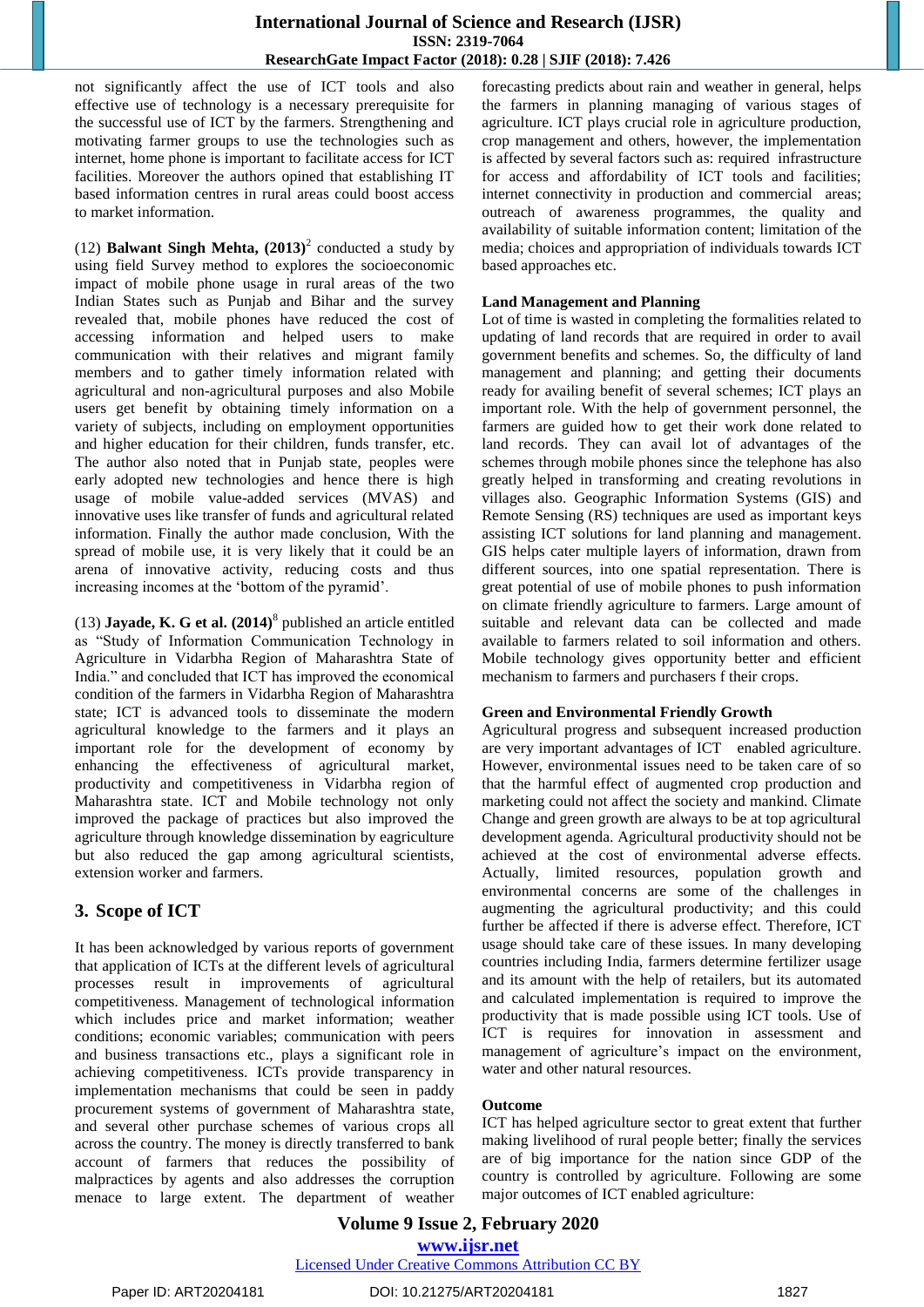- 1) Increased productivity due to growth and penetration of mobile ICTs in rural areas.
- 2) Innovations in agriculture through electronic media that supports education and training.
- 3) Creation of new opportunities increasing the development of human and social capital.
- 4) Achieving improved process control, transparency in market information.
- 5) Reduction of transaction costs in tracking of consumer needs.
- 6) Enhanced food security and support rural to livelihoods.
- 7) Poverty alleviation through modern agriculture.
- 8) Expansion of perspective of local communities in terms of national or global developments.
- 9) Creation of new business opportunities.

The above outcome can be seen in various ICT based agricultural implementations by several government agencies. Few of them are 'e-krishi', 'kheti' project, 'e-NAM' etc.

## **4. Challenges**

The use of ICTs in most of agricultural implementations is gaining importance but there are some challenges in implementation of ICT based services that need attention and requires a lot of research. Following are major challenges:

- 1) Lack of access to ICT tools.
- 2) Lack of understanding and awareness of the needs and challenges of small scale farmers
- 3) Lack of standardized approaches of ICT usage in national poverty reduction schemes.
- 4) Need of appropriate socio cultural issues to achieve the desired objectives.
- 5) Poor connectivity, low bandwidth, limited electricity, user driven information.

## **References**

- [1] Asheeta Bhavnani ,Rowena Won-Wai Chiu , Subramaniam Janakiram Peter Silarszky, The Role of Mobile Phones in Sustainable Rural Poverty Reduction available at http://siteresources.worldbank.org / EXTINFORMATION ANDCOMMUNICATION AND **TECHNOLOGIES** /Resources/The\_Role\_of\_Mobile\_Phones\_in\_Sustainab le\_Rural\_Poverty\_Reduction\_June\_2008.pdf accessed
- on 11 March 2017. [2] [Balwant Singh Mehta, "Capabilities, costs, networks and innovations: impact of mobile phones in rural India" working Paper available at

http://www.capturingthegains.org/pdf/ctg-wp-2013- 29.pdf accessed on 15 March 2017.

- [3] Cecchini Simone and Christopher Scott. (2003). Can information and communications technology applications contribute to poverty reduction? Lessons from rural India. , Information Technology for Development, Vol. 10, Issue 2 (2003): 73 – 84.
- [4] David J. Grimshaw and Shalini Kala (2011) Strengthening Rural Livelihoods: The impact of information and communication technologies in Asia -

Practical Action Publishing Ltd., UK and the International Development Research Centre, Canada.

- [5] Gulati Archana (2008) "Dialing in rural prosperity through universal cellular connectivity" - Kurukshetra – A Journal of Rural Development, Ministry of Rural Development, Government of India, Vol. 57, No. 1, ISSN-0021-5660.
- [6] Indiresan, P.V. (1989). Technology planning for rural development. IASSI quarterly, 8 (1), 52-63.
- [7] Jangid, Umesh Arya. (2004). Information technology: boon or bane. Ed by Kiran Prasad. Information and communication technologies; recasting development, New Delhi: BR, 67-80.
- [8] Jayade, K. G., Khot, P. G., Ambani, G. Study of Information Communication Technology in Agriculture in Vidarbha Region of Maharashtra State of India. International Journal of Software and Web Sciences (IJSWS), 9(2), June-August, 2014, pp. 115-119. Available at www.iasir.net accessed on 15 March 2017.
- [9] Kumaresan, S.C. and Chitra, Alosia. (2003). A study on the need for rural information centers in the villages of Tamil Nadu. Annals of library and information studies, 50,137-145.
- [10]Leisa Armstrong N. Gandhi, 2012, "Factors influencing the use of information and communication technology (ICT) tools by the rural famers in Ratnagiri District of Maharashtra, India", ECU Publications 2012, available at http://ro.ecu.edu.au/cgi/viewcontent.cgi?article=1104 &context=ecuworks 2012 accessed on 12 March 2017.
- [11] Malik, Netrapal and Bharadwaj, Neelam. (2001). Village information centers: a strategy of using information technology for rural development". IASSI quarterly, 19(3), 103-113.
- [12]Manish Kumar, Chitra Pathak and Singh, A.K. (2001). Information sources of rural poor: a study in US Nagar district of Uttaranchal. IASSI Quarterly, 19 (3), 123- 133.
- [13]Mathur, Akshay and Ambani, Dhirubhai. (2005). ICT and rural societies: Opportunities for growth. The international information & library review, 37 (4), 345- 351.
- [14]Mehtha, Sanjeev and Kalra, Manmeet (2006). Information and Communication Technologies: A bridge for social equity andsustainable development in India. The international information & library review,  $38(3)$ ,  $147-160$ . Available http://www.sciencedirect.com/science?\_ob=Article.
- [15]Midda, Abdul Momin. And Mukhopadhyay, Sripati. (2006). Information and communication technology in e-education. Journal of library and information technology, 2(1), 42-48.
- [16]Mr. Atul D. Newase; Dr. Jitendra Sheetlani; Dr. Ranjit D. Patil; ICT: A Super Highway to Reaching the Unreached Rural Communities of India, IOSR Journal of Computer Engineering (IOSR-JCE), Volume 18, Issue 6, Ver. VI (Nov.-Dec. 2016), PP 08-11.
- [17]Neelameghan, A. (1998). Information technology and rural development. Information studies, 4 (1), 55-61.
- [18]Nikhil Sabharwal, Gaganpreet K Sidhu, ICT IMPLEMENTATION IN RURAL INDIA available at http://citeseerx.ist.psu.edu/viewdoc/ download? doi= 10.1.1.613.5951 &rep=rep1&type=pdf accessed on 16 March 2017.

## **Volume 9 Issue 2, February 2020**

#### **www.ijsr.net**

#### Licensed Under Creative Commons Attribution CC BY